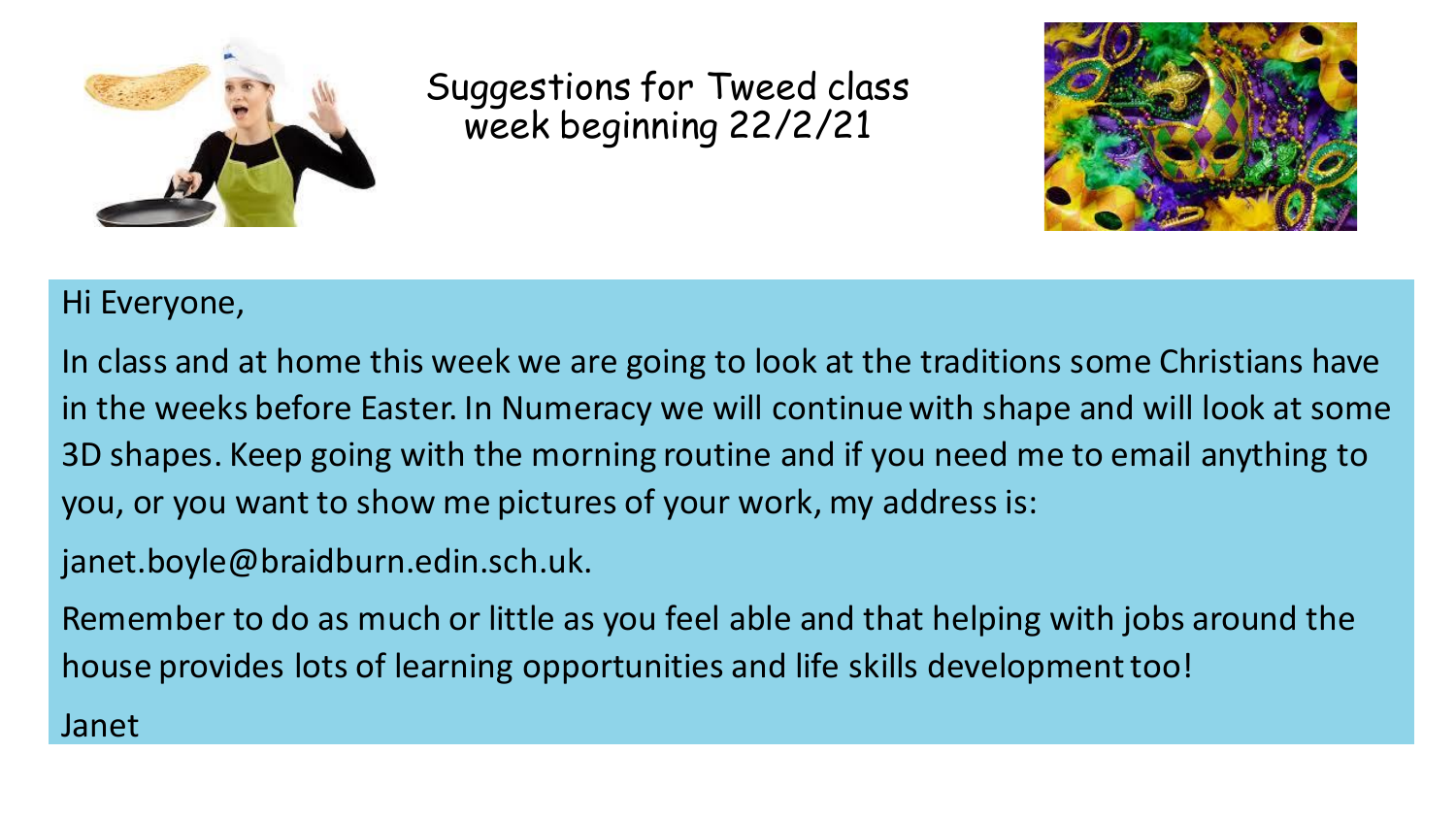### Morning routine



Each morning in class we start by choosing the correct word/symbol for how we are feeling and then the day month and weather. We pick the correct number for the date. Possible activities for home as appropriate to your child:

- Pick an emoji from a phone/drawing etc to describe how you are feeling
- Recite the days of the week together
- Recite the months of the year together
- Look out of the window and describe the weather
- Write/overwrite all of the above onto a piece of paper and stick it on the fridge? (or use your circle time symbols if you have them at home)
- Write the date in the  $11/1/21$  format
- Don't forget to do the activities from your work box each morning

| My News<br>My Weekend |  |
|-----------------------|--|
|                       |  |
|                       |  |
| -----------           |  |
|                       |  |
|                       |  |
| -----------           |  |

### Weekend Diaries

Pupils are encouraged or helped to pick 1 activity that they have done and enjoyed over the weekend (or previous week). The sentence can then be written or typed out for them and a picture chosen from the internet or drawn to illustrate the sentence. Depending on individual pupil ability then:

- stick the sentence and picture in the diary and read it together if appropriate
- Cut up a second copy of the sentence and ask the child to match the words in the correct order
- And/or Pupil to write out the sentence by hand
- Or Pupil to type the sentence on the computer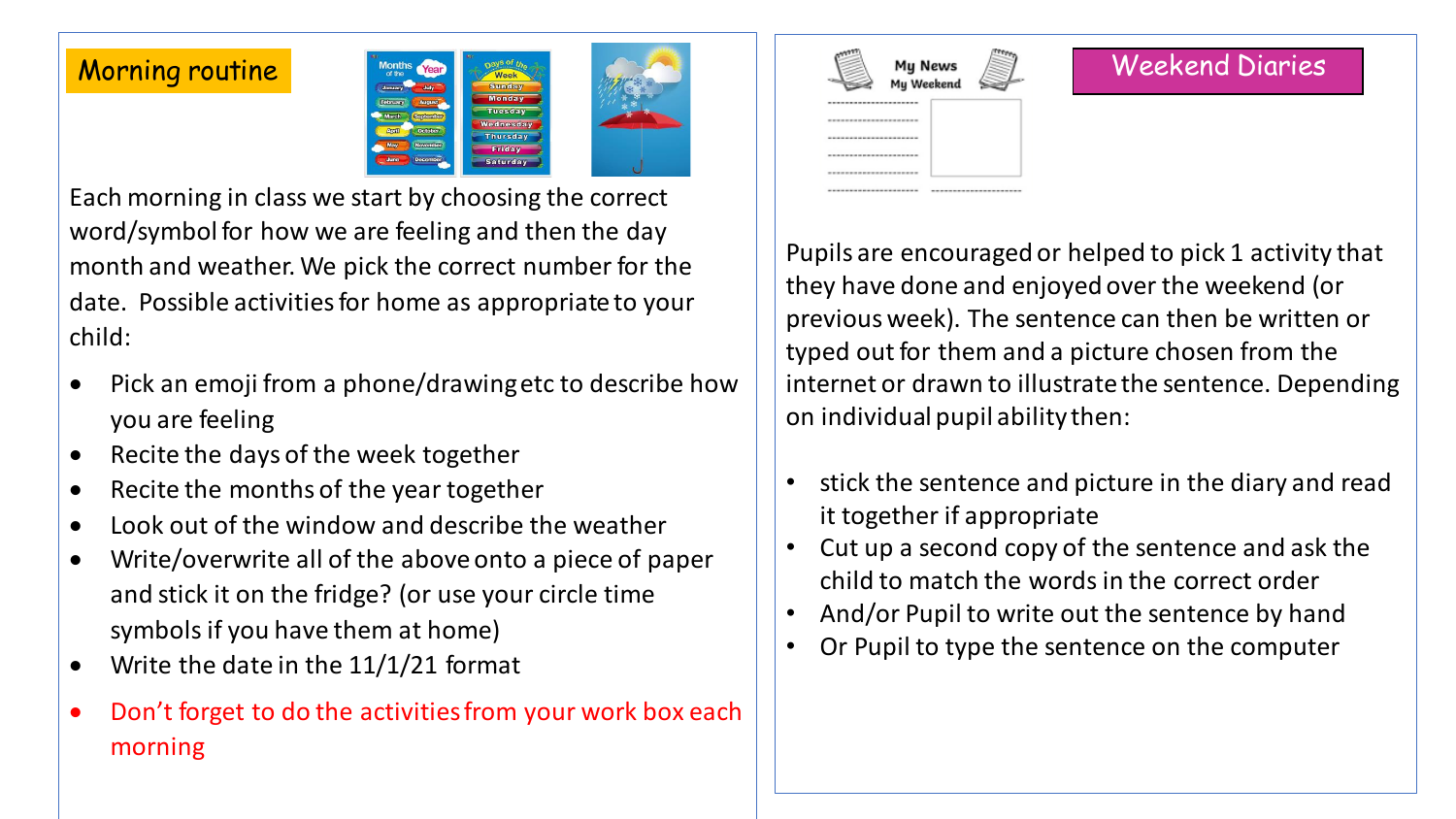

H6BY71 Number Skills: Shape (National 1)

If you photograph your work and email it to me I can use it as evidence for your National 1 award

This week we are going to start learning about 3D shapes:

This shape is called a cylinder

### Look around outside or in the house and find or photograph as many cylinder shapes as you can.







There are also lots of online shape games: <https://www.topmarks.co.uk/maths-games/5-7-years/shapes> Can you fill up a cylinder with sand or mud to make some models or castles



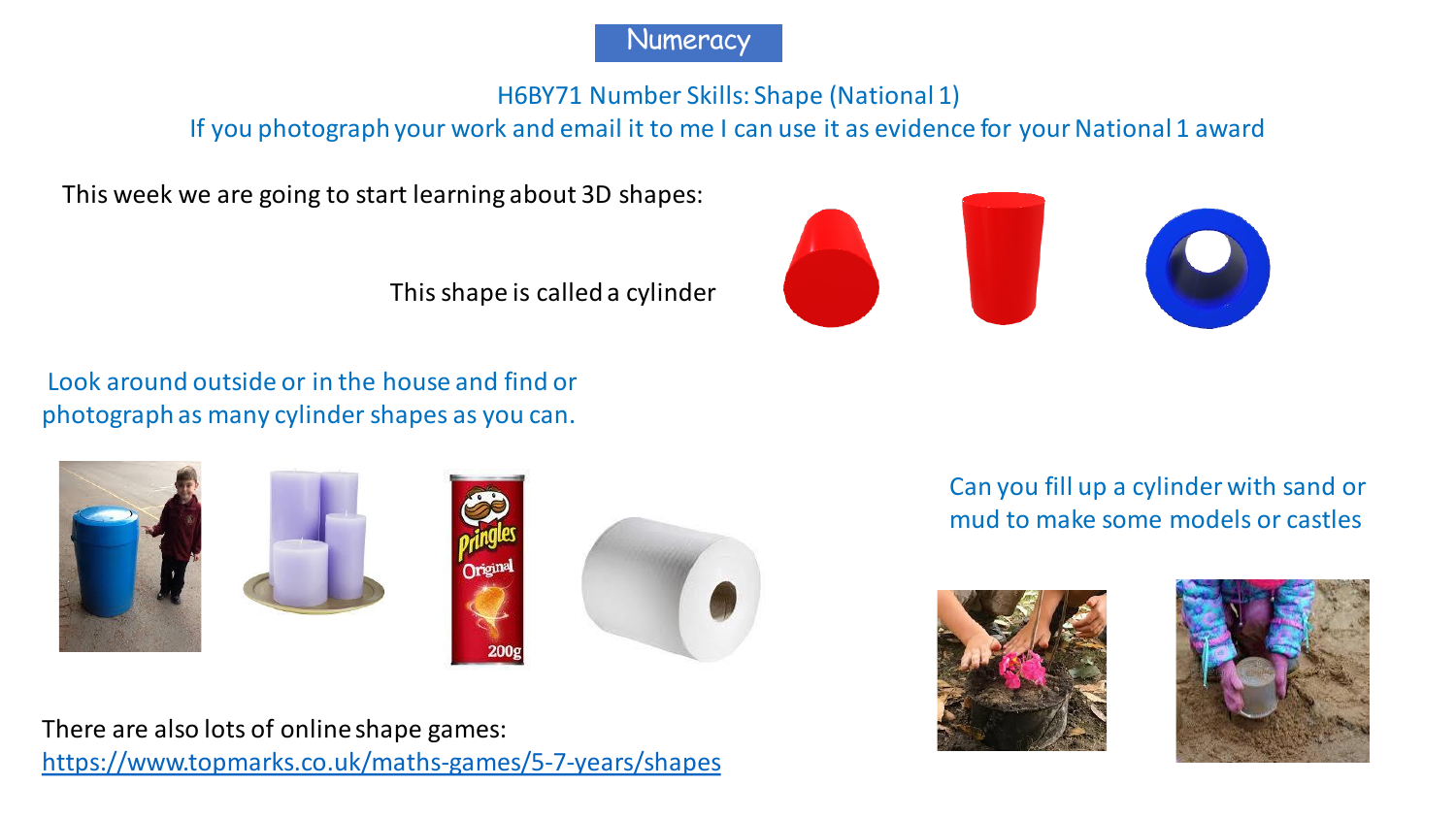

Watch the story of Mr Wolf's pancakes using the link below

[https://www.youtube.com/watch?v=6\\_VosU2oLgY](https://www.youtube.com/watch?v=6_VosU2oLgY) Mr Woolf's pancakes



### What can you remember?

- 1. Who wanted to make pancakes?
- 2. How many things can you remember that Mr Wolf wanted help with?
- 3. Who did he ask for help?
- 4. Did anyone help him?
- 5. Did Mr Wolf make the pancakes?
- 6. What happened once the pancakes were made?
- 7. Can you tell the story in your own words? (Try telling someone else or write it down if you are able)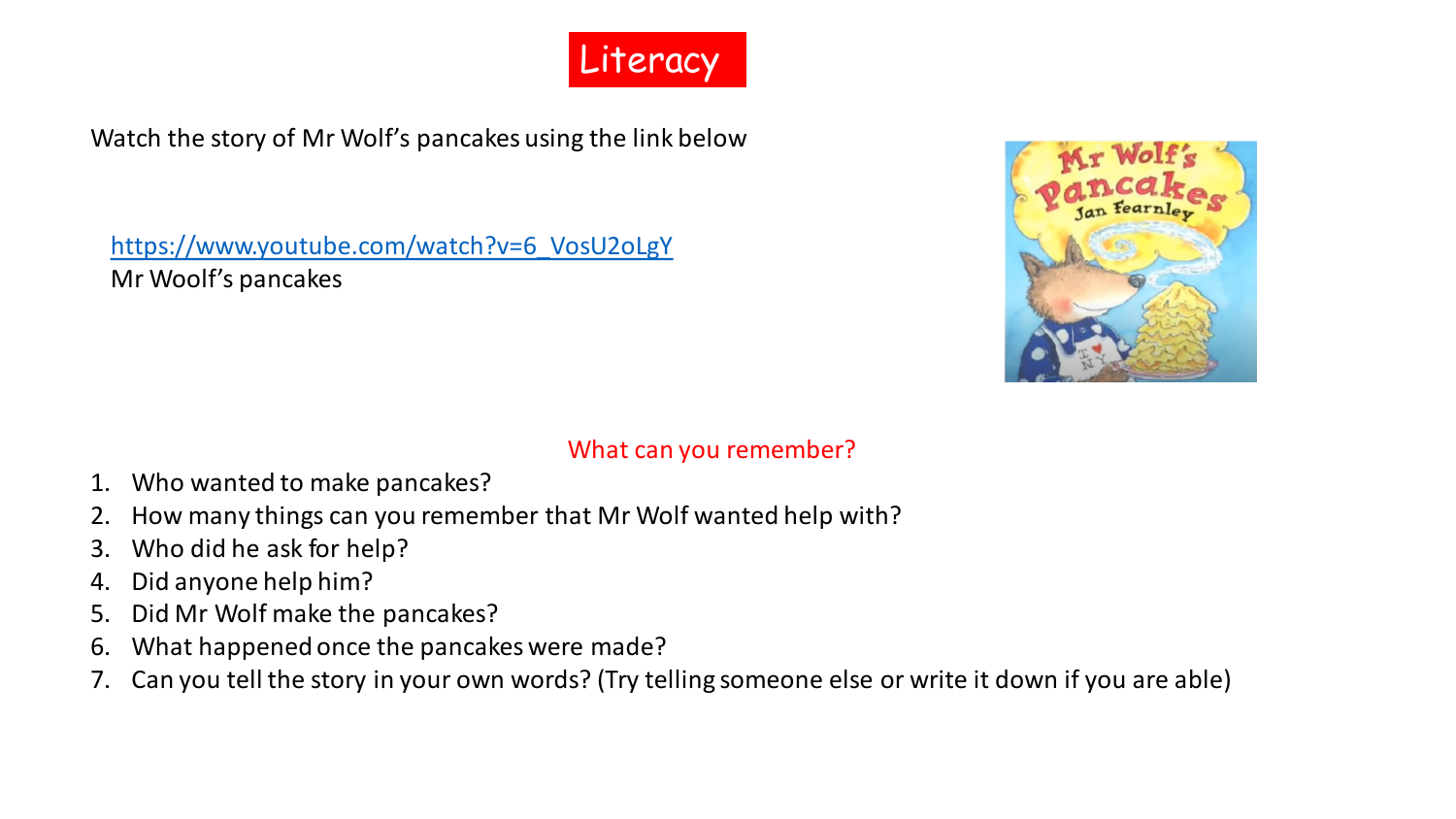

Following a recipe uses both Literacy AND Numeracy. Why not try out this pancake recipe.





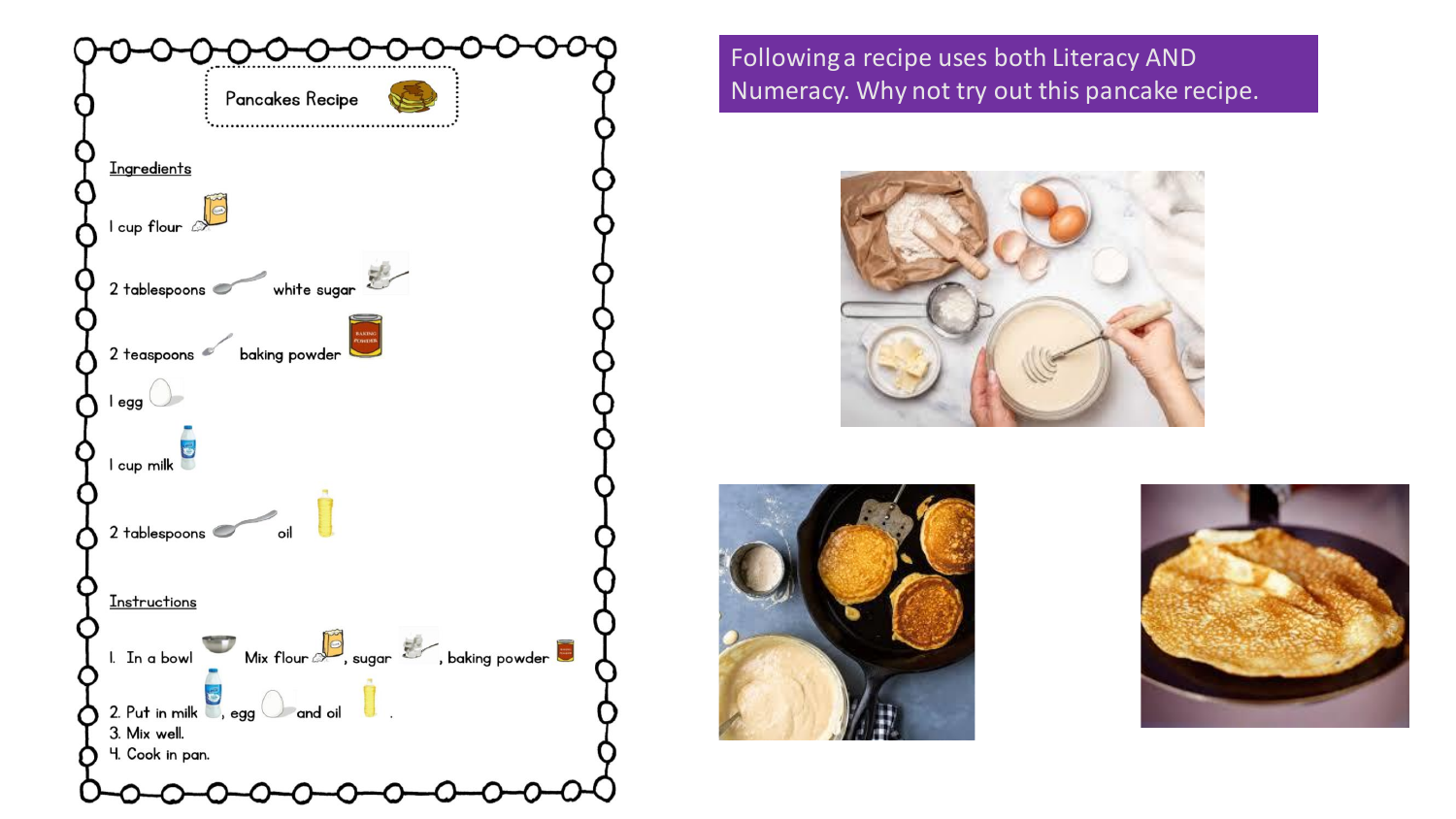# Mardi Gras

# What Is Mardi Gras or Carnival?

It is a celebration in February in many countries, such as America, Brazil, Italy and Germany. There is music, dance, colourful parades and costumes.





<https://www.youtube.com/watch?v=gbYCk9cFMV8> Universal studios family Mardi Gra parade

## When Does It Happen?

Technically, it is celebrated on Shrove Tuesday, the day before Lent starts (Ash Wednesday).

However, the celebration is so popular in some countries that it can last for more than one day. Some even have a Mardi Gras season starting in January!





<https://www.youtube.com/watch?v=LiIJ8p7OpjE> Facts about Mardi Gras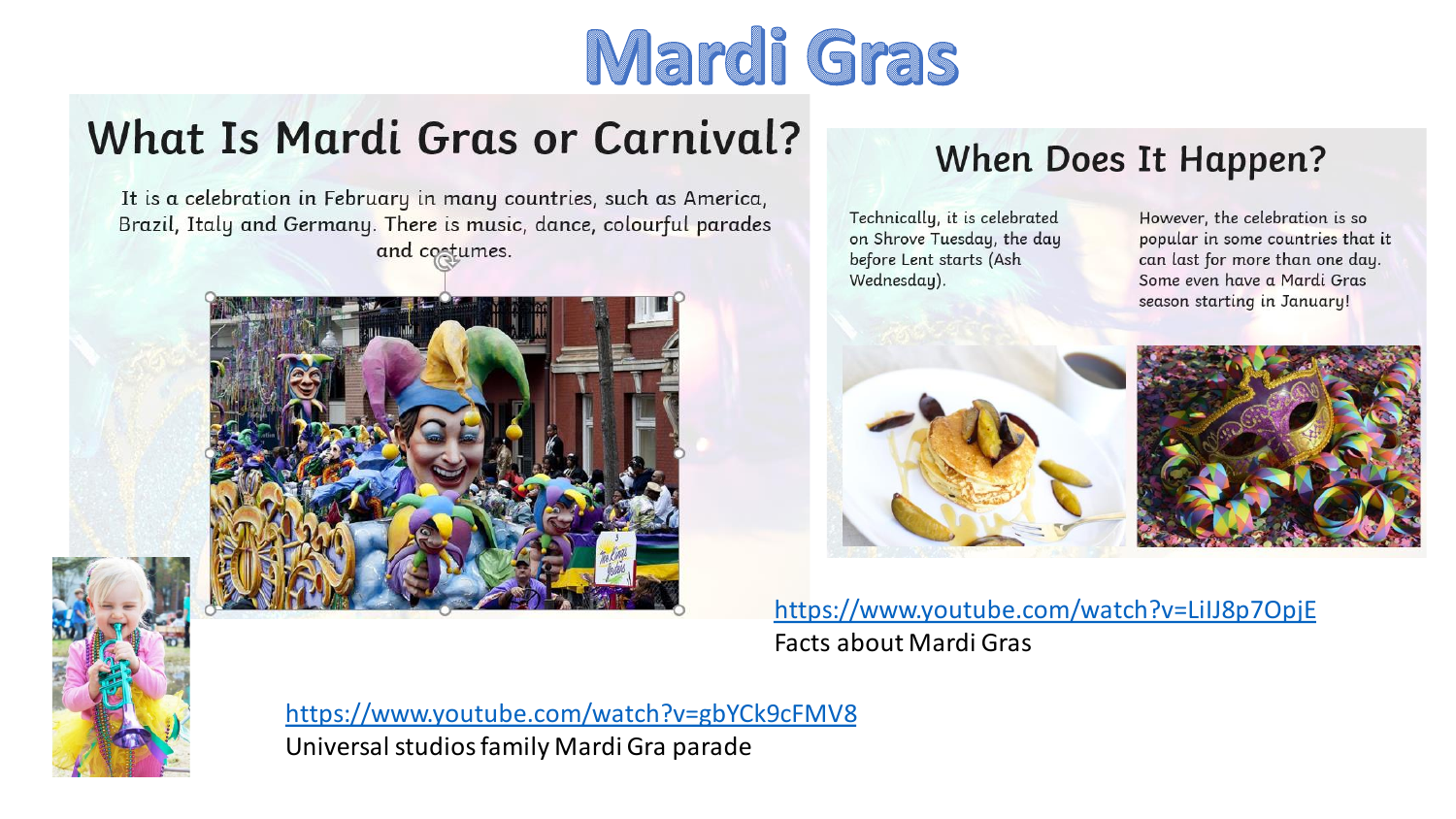# Design and Make Your Own Mask